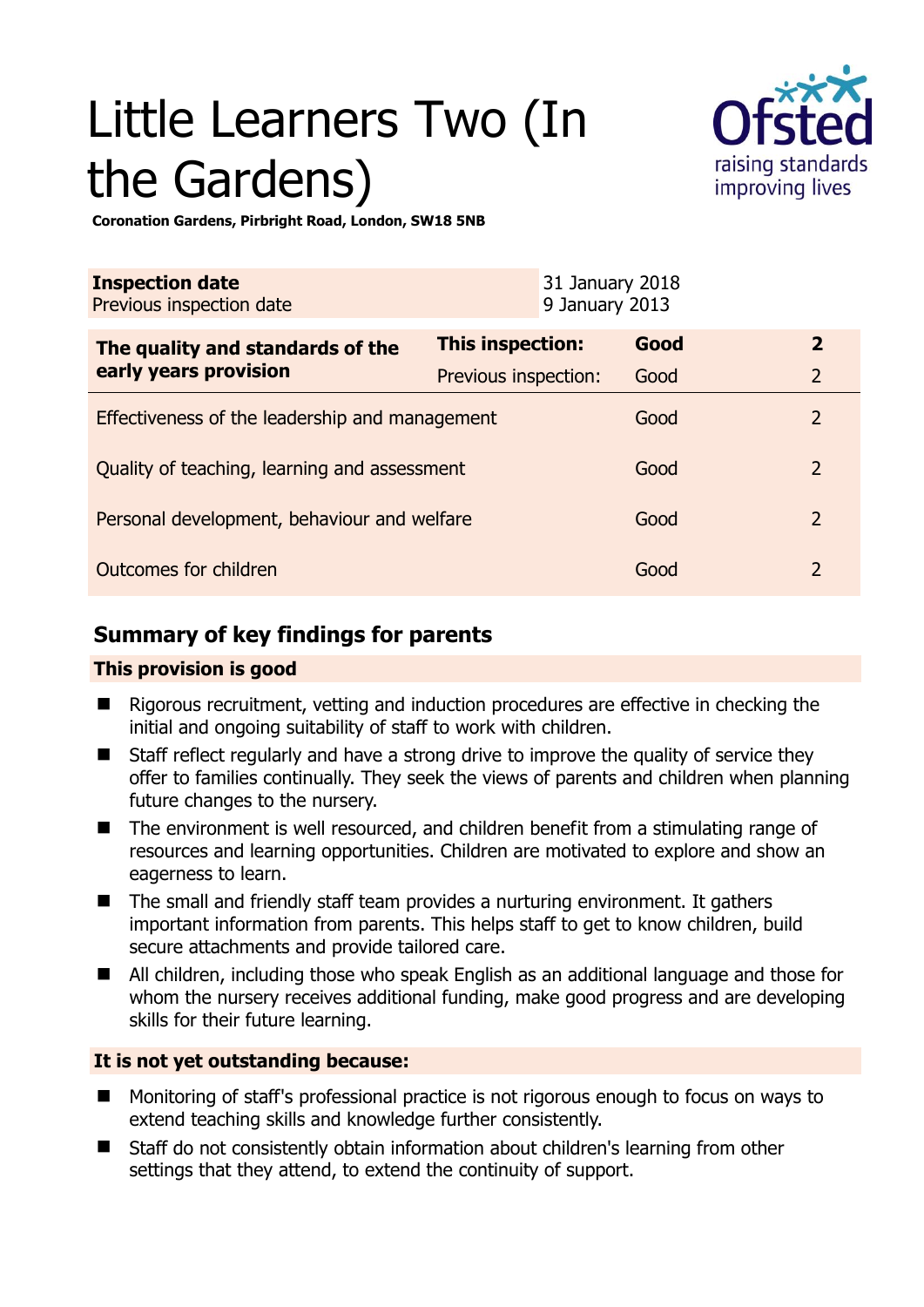## **What the setting needs to do to improve further**

#### **To further improve the quality of the early years provision the provider should:**

- refine the arrangements for professional development to focus more precisely on strengthening existing knowledge and teaching skills
- $\blacksquare$  extend partnerships with other early years settings to fully support a consistent approach to children's ongoing development.

#### **Inspection activities**

- The inspector spoke to parents during the inspection and took account of their views.
- The inspector spoke to members of staff and children at appropriate times throughout the inspection.
- The inspector observed the quality of teaching during activities indoors and outdoors and assessed the impact this has on children's learning.
- The inspector completed a joint evaluation of an activity with the deputy manager.
- The inspector held a meeting with the deputy manager. She looked at relevant documentation, such as the self-evaluation and evidence of the suitability of staff working at the nursery.

#### **Inspector**

Teresa Lester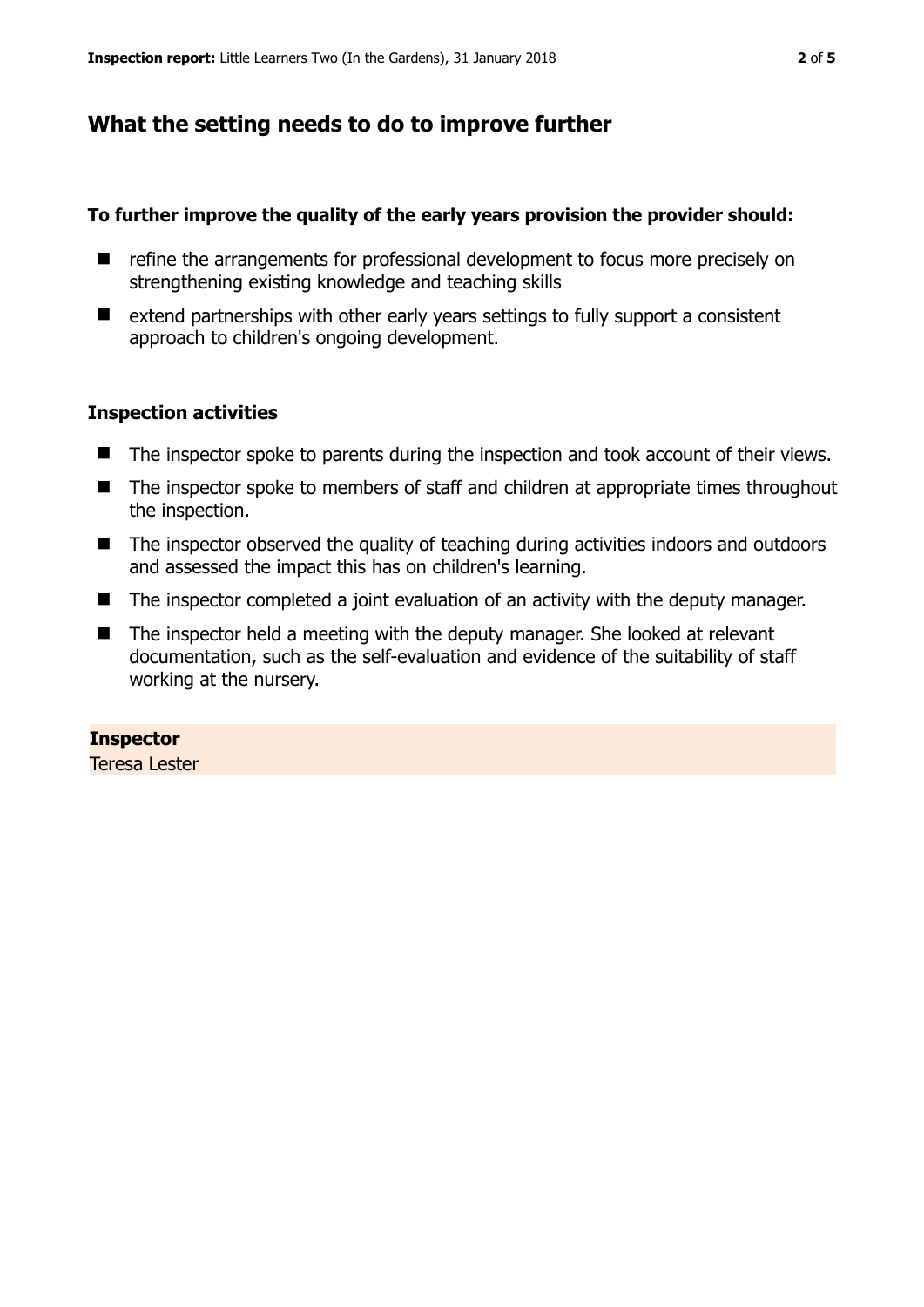## **Inspection findings**

#### **Effectiveness of the leadership and management is good**

The arrangements for safeguarding are effective. Staff have a good understanding of the procedures to follow should they have any concerns about a child's welfare. Management uses effective systems to monitor children's attendance. This helps staff to identify children and families who may need additional support. Staff conduct regular and thorough checks on the premises and resources to help children remain safe and secure. Daily school drop-offs and collections are successfully organised. Staff ensure that they always maintain the correct adult-to-child ratios. Partnerships with parents are effective. Parents speak very positively about the care and education their children receive and the guidance they get to support their children's learning at home.

#### **Quality of teaching, learning and assessment is good**

Staff are experienced and well qualified. They understand how young children learn. Staff complete regular assessments of children's ongoing learning and development. This supports them in planning accurate next steps for children's learning. Children make marks with brushes and practise early writing skills. Staff uses questions skilfully that help prompt children to notice and talk about the changes in colour as paints are mixed together. Children make links in their learning as they find ways to solve simple problems as they investigate different types of locks and fastenings. Staff participate in children's play. They encourage and challenge them well, broadening their learning experiences. Children use their imagination and develop their language skills successfully as they make up stories when playing with small toys and figures.

#### **Personal development, behaviour and welfare are good**

Staff are positive role models for children. They provide children with meaningful praise. Children behave well. They are learning how to share, take turns and value the views of others. Staff celebrate and respect children's different cultural backgrounds. They gain an awareness of families and traditions beyond their own experiences. Children enjoy regular fresh air and exercise in the outdoor areas. Staff promote children's physical development well as they encourage them to balance, climb and use wheeled toys. Staff support children to learn how to manage risks and challenges for themselves. Children identify the dangers of using outside play equipment in the rain.

#### **Outcomes for children are good**

Children, confidently make choices about what they want to do. They enjoy looking at books and listening to their favourite stories. Older children recognise their written names and understand that text carries meaning. They engage in lively conversation with their friends, staff and visitors, and listen well to instructions from adults. Children count and recognise numbers. They confidently use mathematical language to describe shapes and sizes. Children are learning to manage their own care needs. They are developing a good understanding of the importance of good health and hygiene.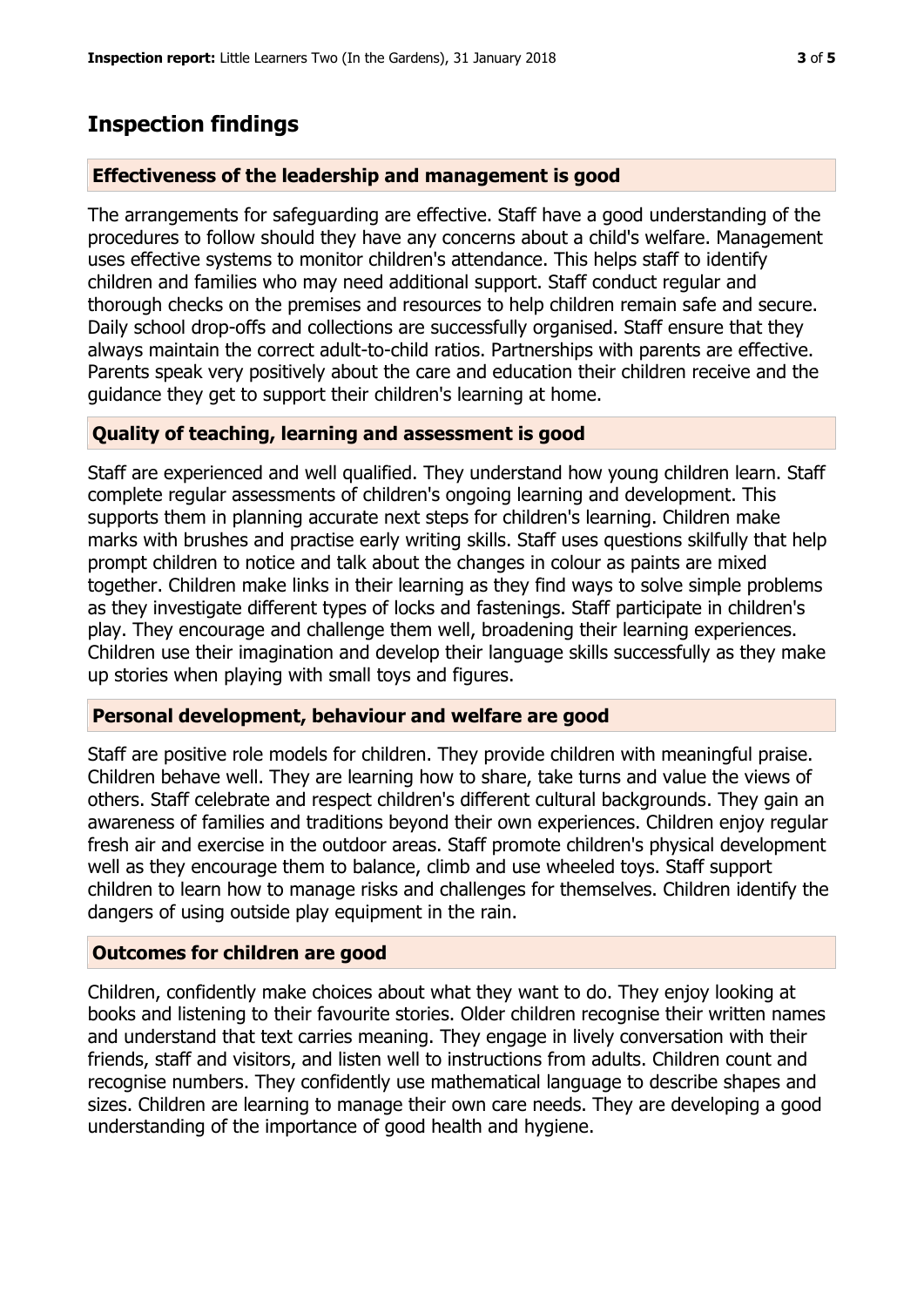# **Setting details**

| Unique reference number                             | EY449664                                               |  |
|-----------------------------------------------------|--------------------------------------------------------|--|
| <b>Local authority</b>                              | Wandsworth                                             |  |
| <b>Inspection number</b>                            | 1062761                                                |  |
| <b>Type of provision</b>                            | Sessional provision                                    |  |
| Day care type                                       | Childcare - Non-Domestic                               |  |
| <b>Registers</b>                                    | Early Years Register, Compulsory Childcare<br>Register |  |
| Age range of children                               | $2 - 4$                                                |  |
| <b>Total number of places</b>                       | 24                                                     |  |
| Number of children on roll                          | 42                                                     |  |
| Name of registered person                           | Little Learners Two                                    |  |
| <b>Registered person unique</b><br>reference number | RP906856                                               |  |
| Date of previous inspection                         | 9 January 2013                                         |  |
| <b>Telephone number</b>                             | 07749377253                                            |  |

Little Learners Two (In the Gardens) registered in 2012. The nursery employs eight members of childcare staff. Of these, six hold appropriate early years qualifications at level 3 and one member of staff holds a level 2 qualification. The nursery opens from Monday to Friday, term time only. Sessions are from 9am until 1pm on Monday and Friday and from 9am until 3pm on Tuesday, Wednesday and Thursday. The nursery provides funded early education for two-, three- and four-year-old children.

This inspection was carried out by Ofsted under sections 49 and 50 of the Childcare Act 2006 on the quality and standards of provision that is registered on the Early Years Register. The registered person must ensure that this provision complies with the statutory framework for children's learning, development and care, known as the early years foundation stage.

Any complaints about the inspection or the report should be made following the procedures set out in the guidance 'Complaints procedure: raising concerns and making complaints about Ofsted', which is available from Ofsted's website: www.gov.uk/government/organisations/ofsted. If you would like Ofsted to send you a copy of the guidance, please telephone 0300 123 4234, or email enquiries@ofsted.gov.uk.